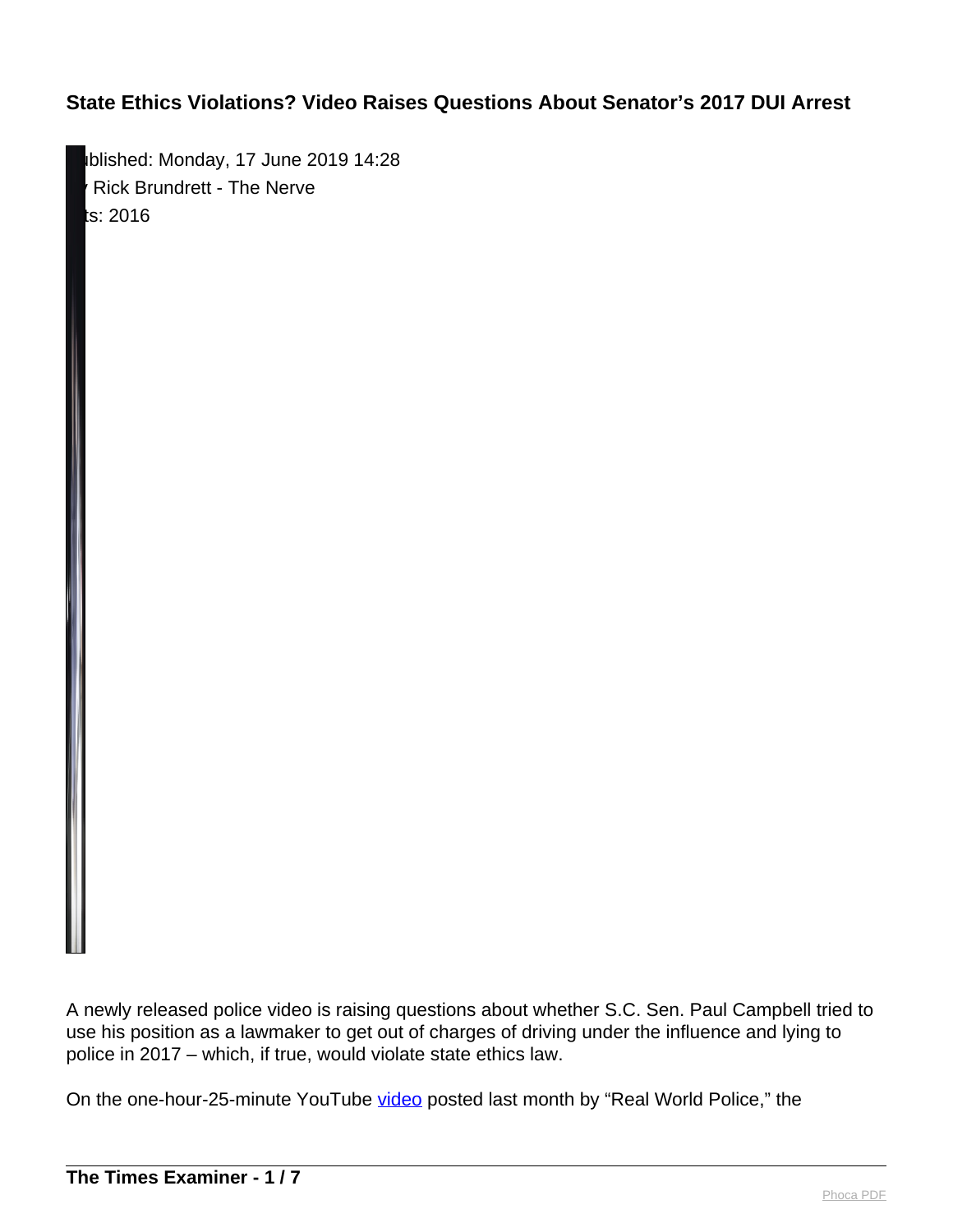Perkeley C wunty Republican izoseen telang a state trooper after his Mercedes SUV rear-ended By Rick Brundrett - The Nerve Hits: 2016 another vehicle on Interstate 26 in North Charleston on Nov. 4, 2017: "I'm a state senator. … I want to be sure you're clear and I'm clear."

The driver of the struck Jeep identified the then-71-year-old Campbell as the other driver and told troopers she saw him switch seats with his wife after the collision.

"I saw him get out of the front driver's seat and swap with his wife," said Michaela Caddin of Dorchester County, then 21, who, according to media reports, was not seriously injured. "Then he comes to me … to check on me, but hands me his business card. He's a senator."

After his arrest by troopers on charges of driving under the influence and furnishing false information to police, Campbell, who maintained he was not the driver, on the video vowed to make changes to state policy and law. While he didn't cite specifics, several of his comments came during a conversation about him being handcuffed.

Campbell also told the trooper who was driving him to jail that he was "good friends" with Col. Christopher Williamson – commander of the state Highway Patrol – and that he was in charge of running the Charleston International Airport.

The Charleston County Aviation Authority Board is scheduled to meet Thursday on whether to extend a contract for Campbell, whose salary last year as the CEO and executive director was \$275,252, according to his state income-disclosure report filed in March.

Contacted Friday by The Nerve, Sen. Sean Bennett, R-Dorchester, who is chairman of the Senate Ethics Committee, said he wasn't aware of the YouTube video but would review it. Campbell, who was the Ethics Committee chairman when he was arrested, remains on that committee and currently chairs the Senate Agriculture and Natural Resources Committee.

"We'll take a look at it to see if there is anything there," Bennett said, noting he was not on the Ethics Committee when Campbell was arrested. "We have an obligation to look at that from what we have jurisdiction over."

Bennett said he is prohibited by law to say whether the Ethics Committee investigated Campbell after his 2017 arrest. When asked if the committee generally would investigate a senator who abused his power for personal benefit, he replied, "That's something we would be concerned about."

Under state ethics law, a public official can't use his office, or attempt to use his position, to "influence a government decision" in which he has "an economic interest," defined as an "economic benefit of fifty dollars or more." A violation of that section can be a criminal offense, a misdemeanor punishable by a maximum sentence of one year in prison and a \$5,000 fine.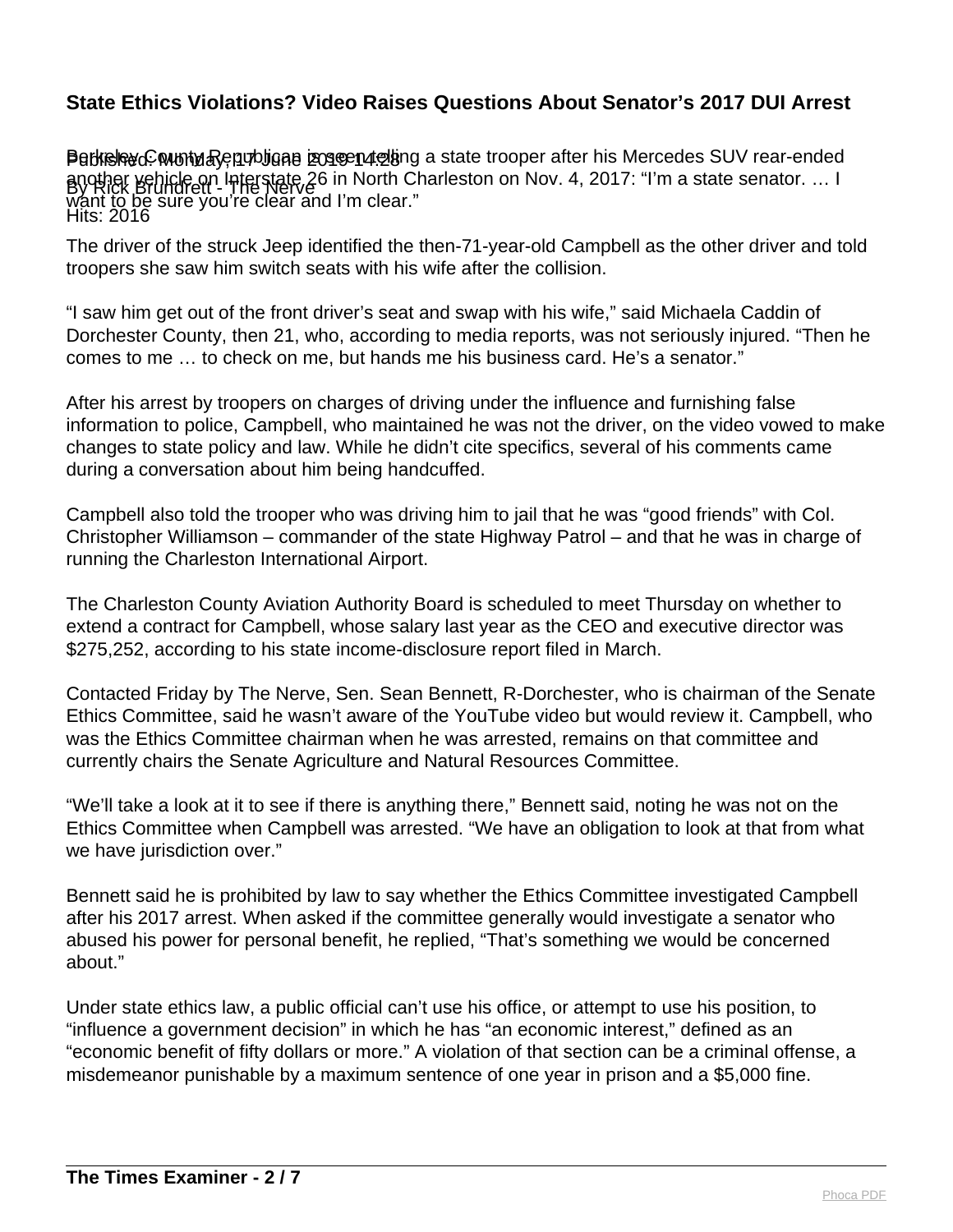Pubruhough the Ethics Comentice can assue public reprimands and civil fines, it can't investigate By Rick Brundrett - The Nerve criminal ethics matters. Rather, that duty primarily rests with the S.C. Attorney General's Office. Hits: 2016 Tube video, for possible ethics violations. The Nerve on Friday asked the office whether it would investigate Campbell, based on the contents

Robert Kittle, spokesman for Attorney General Alan Wilson, replied in an email, "That case was taken care of locally so, as far as we know, there's nothing new for us to investigative now."

This isn't the first time Wilson has been asked to weigh in on a matter involving Campbell. In 2013, his office issued a written opinion that Campbell's positions as the airport authority's executive director and senator likely would not violate the state constitutional ban on dual office holding.

The Nerve also reached out to the State Ethics Commission, but agency director Meghan Walker declined comment on the YouTube video.

In addition, The Nerve asked Walter Hundley, a Charleston attorney who is the aviation authority board chairman, whether the board conducted its own investigation following Campbell's 2017 arrest, and whether it would consider the newly released video in deciding whether to extend his contract.

Hundley didn't respond to those questions, saying only in an email that the authority's "personnel committee handles contract renewals," and that the committee will "then make recommendations to the full board."

A spokeswoman for the authority said the five-member committee met behind closed doors last week. The panel's leader, Helen Hill, CEO of the Charleston Area Convention & Visitors Bureau, said the committee would recommend a contract extension and raise for Campbell, according to a (Charleston) Post & Courier [story.](https://www.postandcourier.com/business/after-years-of-steady-growth-charleston-airport-considers-extending-its/article_ca914bc8-8d49-11e9-b4cf-1b36d69b5b74.html)

Charleston lawyer Andy Savage was a member of the aviation authority board when Campbell was arrested and previously served as its chairman. He represented Campbell in his criminal case.

On the YouTube video, Campbell acknowledged his arrest could cost him his job.

Campbell has been the airport director since 2013. From 2014 to 2018, his salary increased by more than \$108,000, or about 65 percent, according to his annual income-disclosure reports filed with the State Ethics Commission.

# **'Normal channels'**

In a phone interview Saturday afternoon with The Nerve, Campbell, who has been in the state Senate for nearly 12 years, denied using his legislative position to try to influence authorities when he was arrested, or that he violated any state ethics laws, noting an outside judge and prosecutor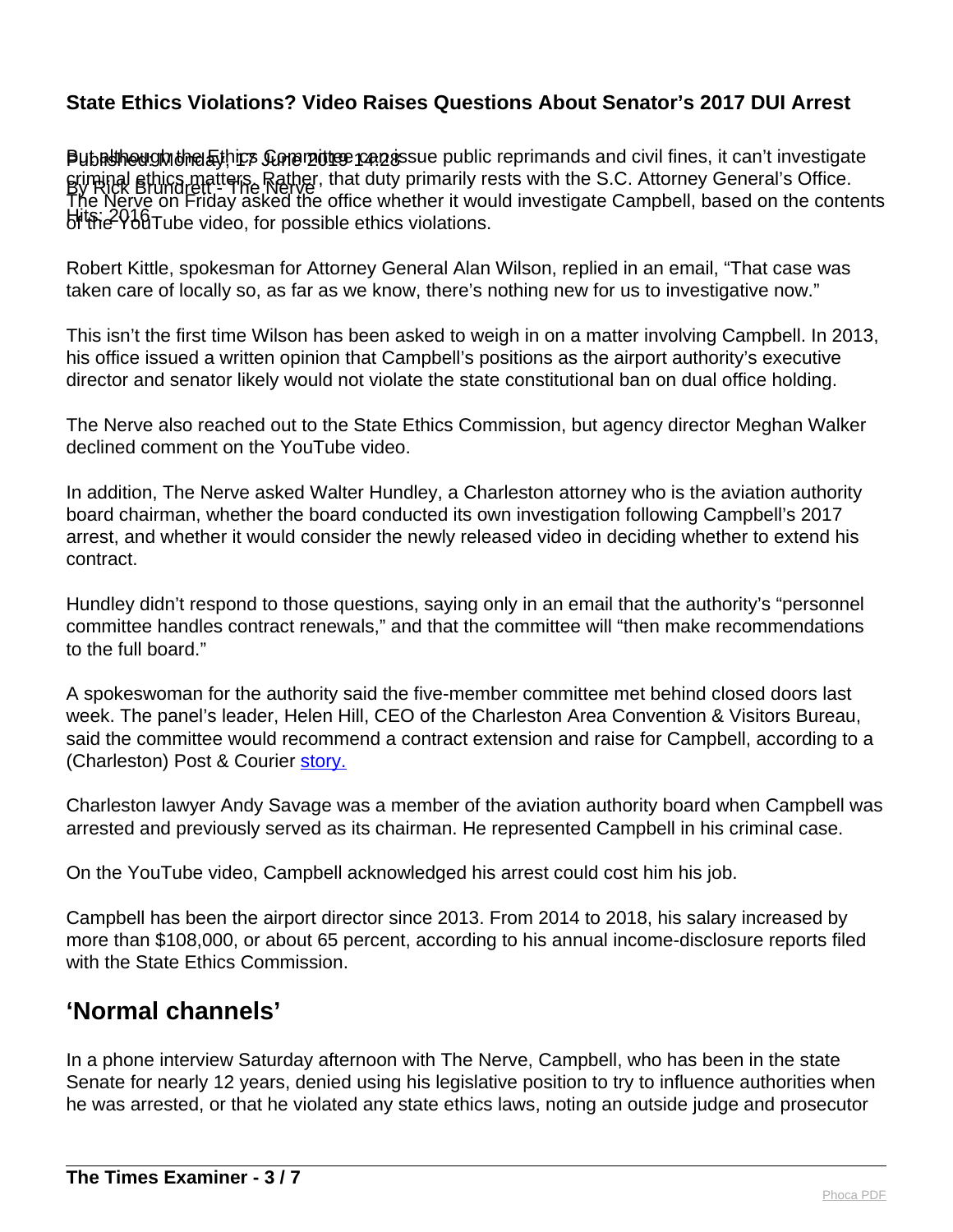#### pluimiately dismissed his charges 9 14:28

By Rick Brundrett - The Nerve Hits: 2016 "I didn't ask anybody for any favors, period," he said.

Asked if he talked to Highway Patrol Col. Williamson, who heads the patrol, about his case, Campbell replied, "No, I didn't – no way."

In an email Friday to The Nerve, Capt. Kelley Hughes, the S.C. Department of Public Safety's chief spokesman, said Williamson has "known and worked with Sen. Paul Campbell on various law enforcement matters in both their official capacities for approximately 10 years."

Hughes said Williamson "did not have communication with Sen. Campbell immediately following the arrest," though the matter "came up (in the open)" after Williamson "ran into the senator at the Statehouse" in the "normal course of business during the legislative session."

Campbell told The Nerve that all of his comments on the YouTube video about changing state law or policy were about requiring blood tests to verify breath test results following DUI arrests. When The Nerve pointed out, however, that his on-camera statements were made before he was given a breath test, he replied, "I knew what I was talking about because I had already gone through this in my head."

After about 10 minutes into the phone interview, Campbell, who said he was out of town, asked The Nerve to submit any addition questions to him in writing.

In email Sunday in response to written questions about whether the Senate Ethics Committee and airport authority board investigated his 2017 arrest, Campbell replied, "During the entire process, both organizations were kept informed," directing The Nerve to contact the respective chairmen of those panels.

Longtime government watchdog John Crangle told The Nerve on Sunday he believes that Campbell's conduct during his arrest and afterward warrants an investigation into possible state ethics violations, adding he planned to formally ask the Ethics Committee to look into the matter.

Crangle, an attorney and the government relations director with the SC Progressive Network, said after Campbell was arrested, he sent him a letter asking him to temporarily step down as the Ethics Committee chairman pending his criminal case to allow the committee to investigate the matter, though Campbell stayed on as chairman.

"He (Campbell) didn't do anything, so the Senate Ethics Committee did nothing about his behavior," Crangle said. "Even though the (criminal) charges have been dismissed, that does not dispose of the single liability issue on the question of whether or not he exploited his public office for personal benefit."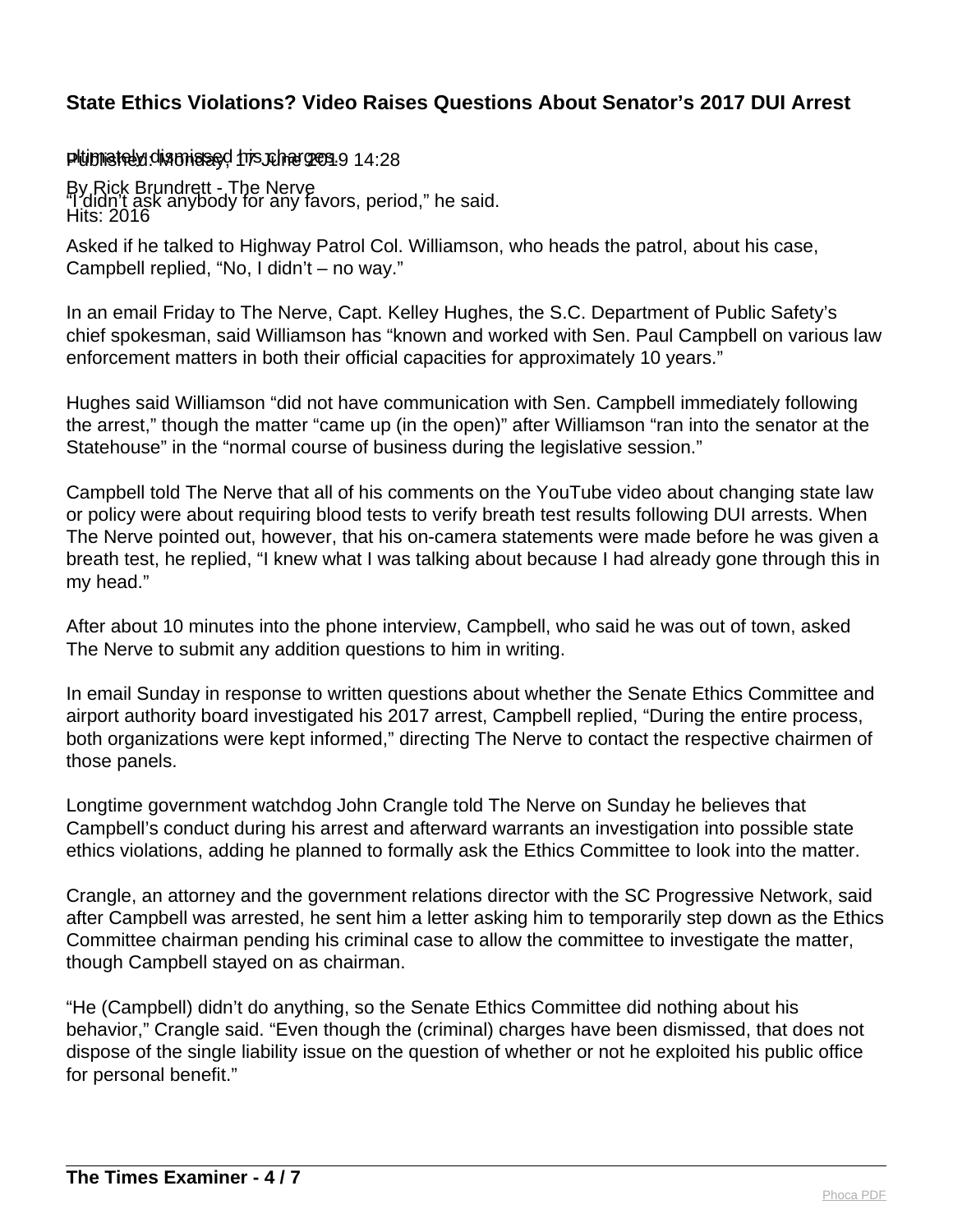Publis Weldt em opslagn af June 220 Koanap 28 By Rick Brundrett<sup>y</sup> The Nerve Hits: 2016 Publis weitten response Sunday, Campbell said he didn't recall getting Crangle's letter. He didn't respond to a follow-up question about whether he should have recused himself as the Ethics Committee chairman while his criminal case was pending.

# **'Going to change the law'**

The YouTube video was posted May 8 and of Sunday had received more than 16,000 views. On its channel, which has about 188,000 subscribers, "Real World Police" says it "presents law enforcement as it really is – with no hidden agenda and without regard to politics." The channel's founder is not identified.

The organization contends it "presents real incidents and complete calls, delivering original compelling footage you won't find anywhere else."

Capt. Hughes confirmed to The Nerve that the YouTube video is authentic, noting it was obtained through a state Freedom of Information Act request. Parts of the Highway Patrol dashcam video were shown by other media shortly after Campbell's arrest.

The YouTube video shows that after the approximately 9 p.m. collision, a trooper tells Campbell at the scene, "What we're trying to do is make sure that we do our jobs."

Campbell replies, "Do your job. I'm a state senator. … I want you to be sure you're clear and I'm clear."

"Well, state senator or not," the trooper says before giving him a field sobriety test, "we're told one thing by a citizen of the state of South Carolina (the other driver) about somebody else (Sen. Campbell). We want to make sure that that's clear."

After he was arrested and handcuffed and while sitting alone in the trooper's patrol car, Campbell, apparently angry, says on camera: "I hope y'all are watching right now. I'm going to change this damn thing. I'm going to change the law on this shit." Campbell, though, didn't specify the law.

Later, while heading to the Charleston County jail, a seemingly relaxed Campbell tells the trooper, "I know you had to put the cuffs on me, but I wished you hadn't had to do that."

The officer jokingly replies, "Well, you're a state senator, so you can change that policy."

Campbell responds with a smile: "I'm going to change that policy. You bet your sweet ass I'll change that policy."

Then Campbell says: "Chris and I are good friends – Chris Williamson (who heads the Highway Patrol). Is he the top guy now?"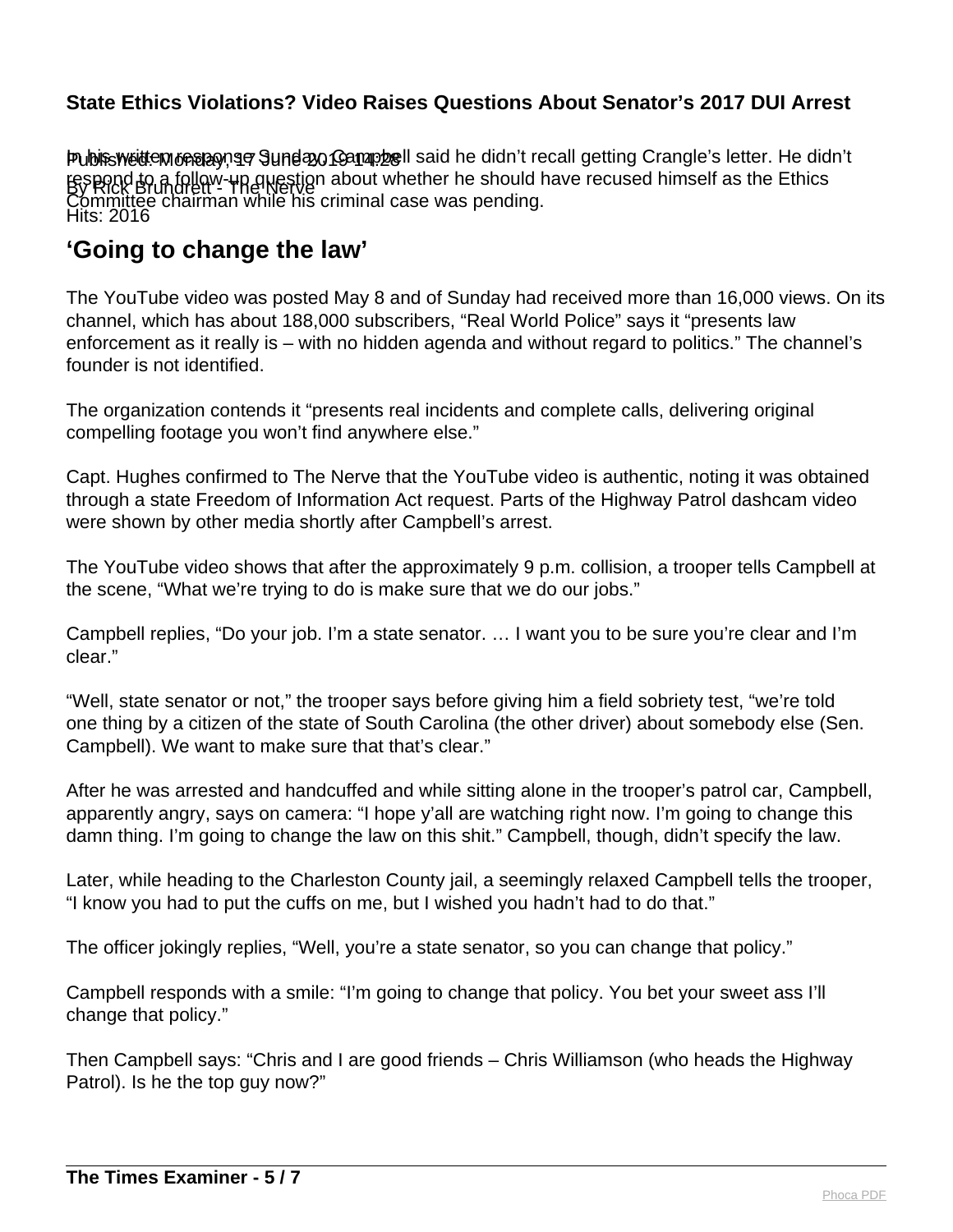### Published: Monday, encolonel, 2019 the copper replies.

#### By Rick Brundrett - The Nerve

Hits: 2016 Charleston International Airport, though he added, "This may cost me my job. You know this, but "I run the airport also," Campbell mentions to the trooper a short time later, referring to the that's OK."

Campbell on the video says several times that he was not the driver; his wife, Vicki Campbell, also told troopers she was driving their vehicle when the crash occurred, which reportedly caused minor damage to the other vehicle.

Sen. Campbell told The Nerve he gave his senator business card to Caddin, the other driver, at his wife's suggestion, noting, "I wanted her to know I just wasn't a guy who was going to run off or try to beat her out of some money, or anything else."

Troopers believed Caddin's statements that Sen. Campbell was the driver, and after giving both Campbells field sobriety tests, arrested the senator on a charge of driving under the influence, the video shows.

"I don't think I was DUI," Campbell said in the trooper's patrol car while heading to jail. "Well, maybe I am. Well, I wasn't driving, so it doesn't make a difference."

A 90-second preview on the video shows Campbell being informed at the Charleston County Detention Center that his blood-alcohol level after being given a breath test was .09 percent, above the legal limit of .08 percent.

Campbell told The Nerve he wants a change in state law to require subsequent blood tests at a hospital when breath tests results are at or close to the legal limit, contending that South Carolina's breath-test machines "easily can be off that much."

The Horry County Solicitor's Office, which was assigned to prosecute the case, dropped the false information count against Campbell in late February 2018, just before the senator's scheduled trial, according to a [story](https://www.postandcourier.com/news/judge-dismisses-dui-charge-against-sen-paul-campbell-one-day/article_288a334e-1c89-11e8-826f-5f7bf5c3dcf3.html) in the (Charleston) Post & Courier. Colleton County magistrate Elbert Duffie, who is not in Campbell's senate district, dismissed the DUI charge; Campbell's lawyers contended troopers violated state law when they didn't act on his request for a separate blood test, the newspaper reported.

There are no online court records of Campbell's criminal case, The Nerve found in a check of the S.C. Judicial Department's website.

"I wanted it to be a fair trial, and I insisted on that," Campbell told The Nerve.

# **Video highlights**